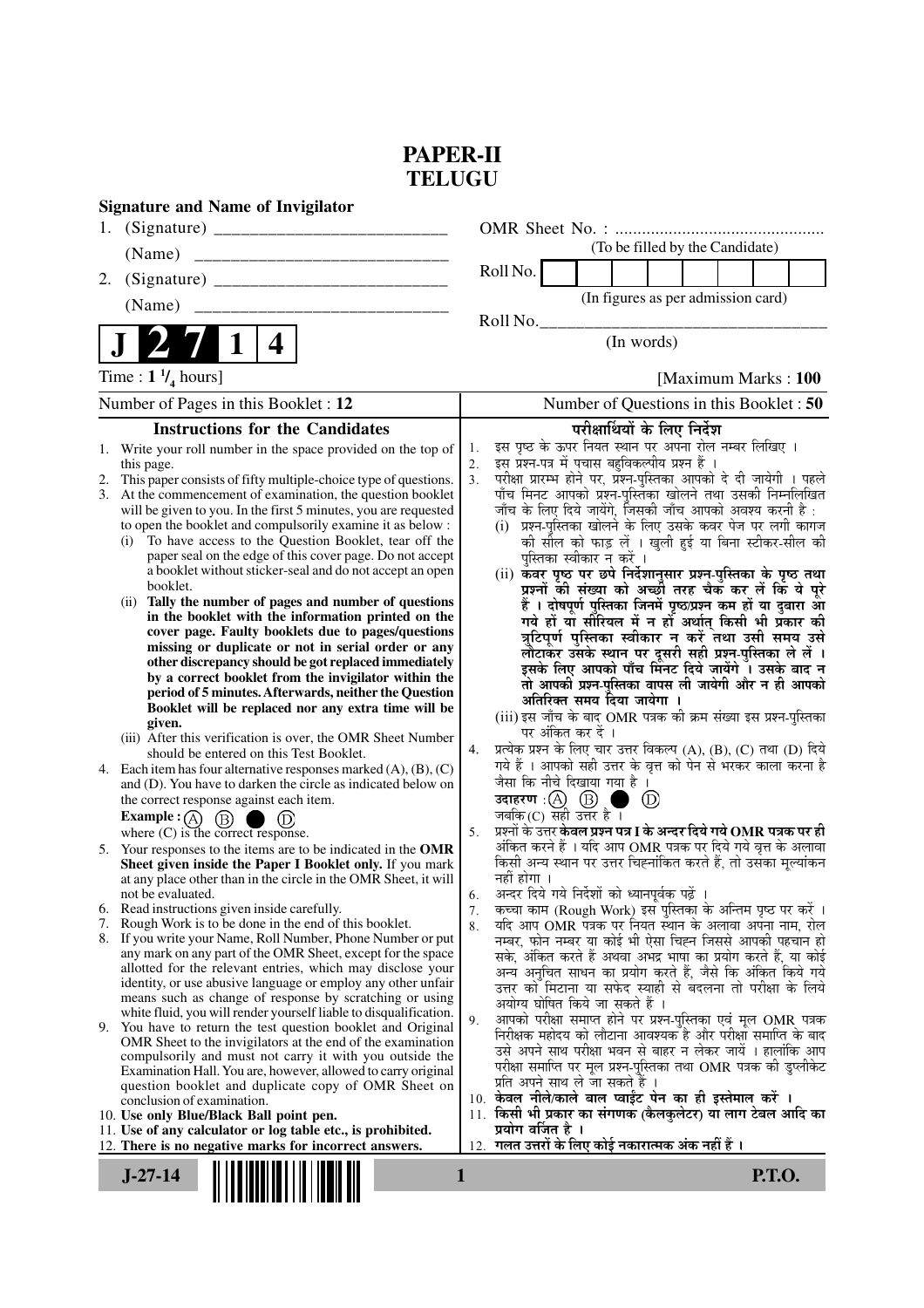## **TELUGU**

## Paper –  $II$

| Note:           |                                      | (2) marks. Attempt all the questions.                             |                | This paper contains fifty $(50)$ objective-type questions, each question carrying two               |
|-----------------|--------------------------------------|-------------------------------------------------------------------|----------------|-----------------------------------------------------------------------------------------------------|
|                 |                                      | చ్రశ్నలకు సమాధానాలు తప్పనిసరిగా బాయాలి.                           |                | సూచస :     ఈ స్రైస్న ప్రతంలో యాభై (50) స్రైస్నలుంటాయు. ఒక్కొక్క స్రైస్నకు రెండు (2) మార్కులు. అన్ని |
| I.              |                                      | ఈ క్రింది వాటికి సరైన సమాధానాలు గుర్తించండి.                      |                |                                                                                                     |
| 1.              |                                      | పాశ్చాత్యుడు                                                      |                | ్నపాచీస యూరోపియసు భాషలకు సంస్కృతానికి జస్యజసక సంబంధమున్నట్టు గుర్తించిస మొదటి                       |
|                 |                                      | $(A)$ $\lambda$ . $\lambda$ . కాంబెల్<br>(C) సర్ విలియం జోన్స్    |                | (B) న్రైడరిక్ వాట్<br>$(D)$ కాల్డ్ వెల్                                                             |
| 2.              |                                      | గుతోబ్ గదబకు సజాతీయమైన భాష                                        |                |                                                                                                     |
|                 | (C)                                  | (A) కొండేకోర్ గదబ<br>గోండీ                                        | (B)<br>(D)     | సపర<br>కొండ                                                                                         |
| 3.              |                                      | `మూర్గస్య పార్శ్విక పర్ణం                                         |                |                                                                                                     |
|                 | $(A)$ $\mathscr{\mathscr{G}}$<br>(C) | - ర                                                               | (B)<br>(D)     | ల<br>డ                                                                                              |
| 4.              |                                      | 'మనోర'మ పాౖత కలిగిన న్రబంధం                                       |                |                                                                                                     |
|                 |                                      | (A) పుసు చరి <sub> </sub> త<br>(C) పసు చరి <sub> </sub> త         | (B)<br>(D)     | పారిజా తాపహరణము<br>విజయ విలాసము                                                                     |
| 5.              |                                      | జాతియోద్యమ కాలంలో జైలు శిక్ష అసుభవించిన తొలి తెలుగు కవి           |                |                                                                                                     |
|                 | (C)                                  | (A) చిలకమర్తి<br>గాడిచర్ల                                         | (B)            | గరిమెళ్ళ<br>(D) పడ్డాది సీతారామా౦జనేయులు                                                            |
| 6.              |                                      | తీగ మల్లెలు, కుసుమములు, సంపెంగలు అనే పేర్లు దేనికి సంబంధించినవి ? |                |                                                                                                     |
|                 | (A)                                  | గోధుమలు                                                           | (B)            | రాగులు                                                                                              |
|                 | (C)                                  | జొన్నలు                                                           | (D)            | పడ్డు                                                                                               |
| 7.              |                                      | సౌందర్యమే అలంకారమని చెప్పిసది ఎవరు ?                              |                |                                                                                                     |
|                 | (A)                                  | వామసుడు                                                           | (B)            | కుంతకుడు                                                                                            |
|                 | (C)                                  | ఆసందపర్ధసుడు                                                      | (D)            | పుస్ముటుడు                                                                                          |
| <b>Paper-II</b> |                                      |                                                                   | $\overline{2}$ | $J - 27 - 14$                                                                                       |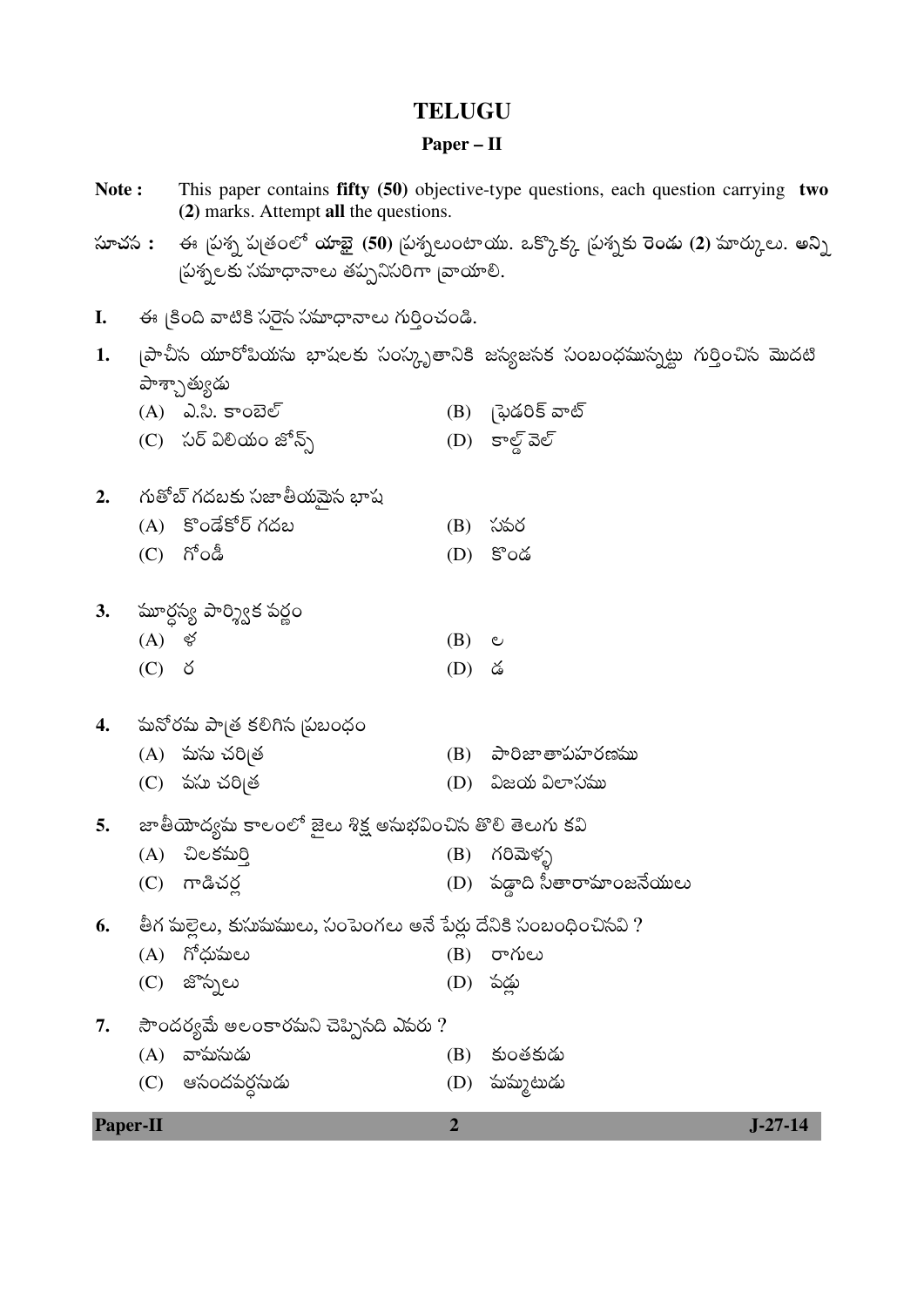| 8.        |     | ఛందోబద్ధమైన మంత్రాలు గలది.                                         |            |                                 |
|-----------|-----|--------------------------------------------------------------------|------------|---------------------------------|
|           |     | (A) కృష్ణయజుర్వేదం                                                 |            | (B) శుక్షయజుర్వేదం              |
|           |     | $(C)$ ఒుక్సంహిత                                                    |            | (D) అధర్వ సంహిత                 |
| 9.        |     | ్రశీశైలంలో శిఖరంపై సుండి [కిందపడి [పాణాలు కోల్పోవడాన్ని ఏసుంటారు ? |            |                                 |
|           | (A) | ఘస్తుపూరి                                                          | (B)        | తసుమారి                         |
|           | (C) | కసుమారి                                                            | (D)        | పసమారి                          |
| 10.       |     | సపలా  ప కియ లక్షణాలసు నిర్దేశించిస తొలి ప తిక                      |            |                                 |
|           |     | (A) వివేకపర్ధని                                                    | (B)        | చింతామణి                        |
|           |     |                                                                    |            |                                 |
| П.        |     | ఈ  కింది వాటిలో సరైన జంటలను గుర్తించండి.                           |            |                                 |
|           |     |                                                                    |            |                                 |
| 11.       |     | జస్య జసక విషయంలో దగ్గర సంబంధంగల భాషలు                              |            | కోట                             |
|           | (i) | కుడుఖ్                                                             | (ii)       |                                 |
|           |     | $(iii)$ మాలో                                                       | (iv)       | గదబ                             |
|           |     | $(A)$ (i), (ii)<br>$(C)$ (i), (iv)                                 | (B)<br>(D) | (i), (iii)<br>(iii), (iv)       |
| 12.       |     | పసు చరిౖత లోని పాౖతలు                                              |            |                                 |
|           | (i) | కళాపతి                                                             | (ii)       | గిరక                            |
|           |     | (iii) శుక్తిమతి                                                    |            | $(iv)$ మంజువాణి                 |
|           |     | $(A)$ (ii), (iii) (iv)                                             | (B)        | (i), (ii), (iii)                |
|           | (C) | (i), (iii), (iv)                                                   | (D)        | (i), (ii), (iv)                 |
| 13.       |     | ేవాతువాద దృక్పథం గల తెలుగు సాహితీ వేత్తలు                          |            |                                 |
|           |     | (i) - తాపీ ధర్మారావు                                               |            | (ii) ျမိဳဃ္ပံဝသလဲ တလား ေလွေ     |
|           |     | (iii)   విశ్వనాథ సత్యనారాయణ                                        |            | (iv) దేవులపల్లి కృష్ణశాస్త్రి   |
|           |     | $(A)$ (i), (ii)                                                    |            | $(B)$ (i), (iii)                |
|           |     | $(C)$ (i), (iv)                                                    | (D)        | (ii), (iii)                     |
| 14.       |     | జాసపద వైద్యంలో బెణుకులకు వాడే  పకృతి వైద్యాలు                      |            |                                 |
|           |     | $(i)$ ముష్టి పండ్లు                                                |            | (ii) తంగేడు చెక్క               |
|           |     | (iii) గంజేరు ఆకులు                                                 |            | (iv) జిల్లేడు బెరడు             |
|           | (C) | $(A)$ (i), (ii)<br>(i), (iv)                                       | (D)        | $(B)$ (i), (iii)<br>(ii), (iii) |
| $J-27-14$ |     |                                                                    | 3          | <b>Paper-II</b>                 |
|           |     |                                                                    |            |                                 |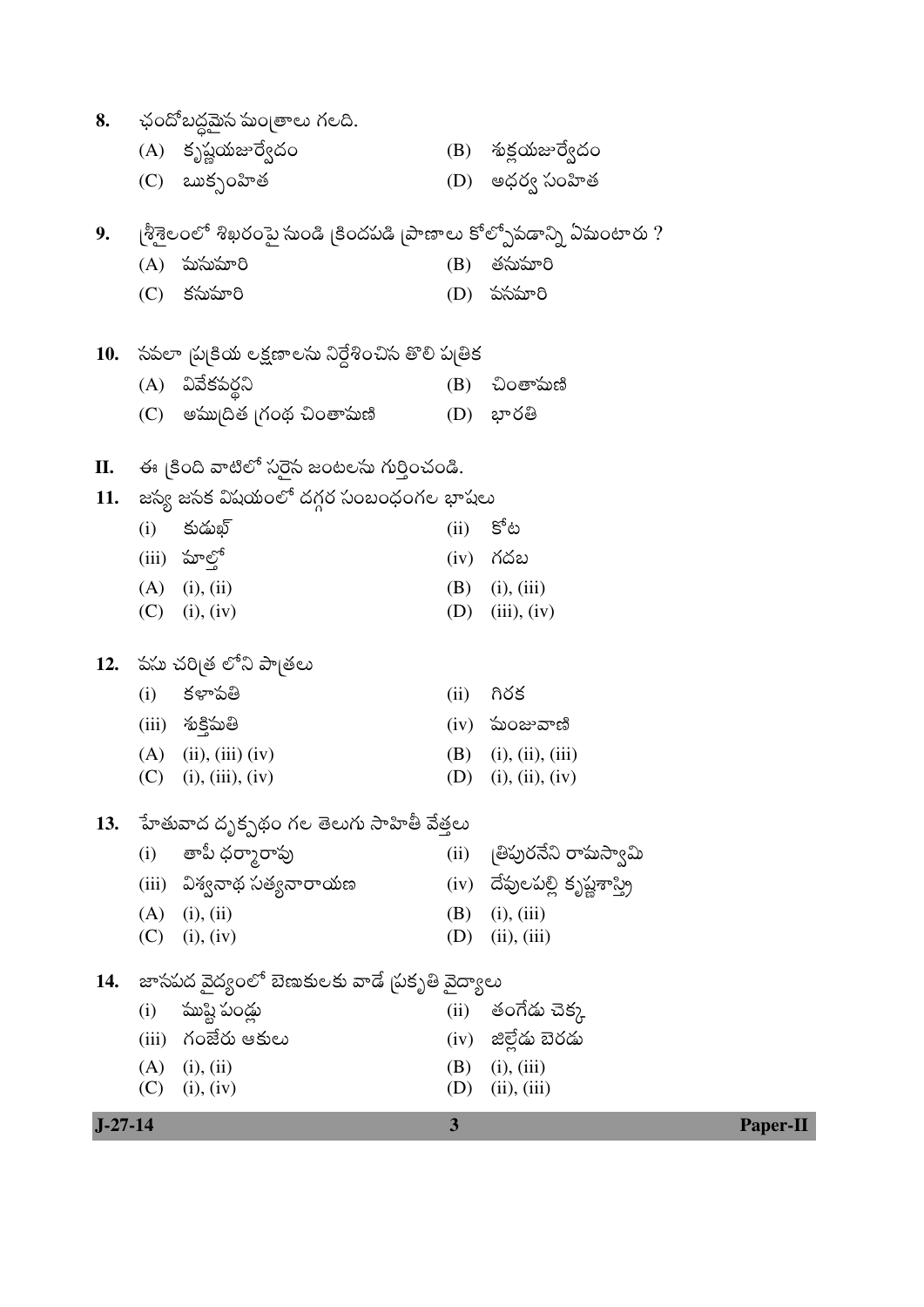|            | (i)   | ప్యపసాయం                                               | (ii) | పర్తకం                                                                       |
|------------|-------|--------------------------------------------------------|------|------------------------------------------------------------------------------|
|            | (iii) | న్యాయశాస్త్రం                                          | (iv) | దండనీతి                                                                      |
|            | (A)   | (i), (iii)                                             | (B)  | (i), (ii)                                                                    |
|            | (C)   | (i), (iv)                                              | (D)  | (ii), (iv)                                                                   |
| 16.        |       | అశ్వఘోషుని రచసలు                                       |      |                                                                              |
|            | (i)   | ్టైన చరి <sub> </sub> త                                | (ii) | బుద్ద చరి[త                                                                  |
|            | (iii) | సౌందరసందం                                              | (iv) | శీకంఠ చరి త                                                                  |
|            | (A)   | (i), (iv)                                              | (B)  | (i), (iii)                                                                   |
|            | (C)   | (ii), (iii)                                            | (D)  | (iii), (iv)                                                                  |
| 17.        |       | - భూమి కొలతలకు సంబంధించిన పేర్లు                       |      |                                                                              |
|            | (i)   | ఘరుత్తులు                                              | (ii) | కుంటలు                                                                       |
|            | (iii) | ఘాతలు                                                  | (iv) | నిపర్తనాలు                                                                   |
|            | (A)   | (ii), (iii)                                            | (B)  | (i), (ii)                                                                    |
|            | (C)   | (iii), (iv)                                            | (D)  | (i), (iv)                                                                    |
| 18.        |       | దశ రూపక విభాగాలు                                       |      |                                                                              |
|            | (i)   | సమవాకారము                                              | (ii) | డిమము                                                                        |
|            | (iii) | నాటిక                                                  | (iv) | తోటకము                                                                       |
|            | (A)   | (ii), (iii)                                            | (B)  | (iii), (iv)                                                                  |
|            | (C)   | (i), (ii)                                              | (D)  | (i), (iii)                                                                   |
| Ш.         |       | గుర్తించండి.                                           |      | [కింది నిర్దేశ (ని) వాక్యాల హేతు (హే) వాక్యాల పరస్పర సంబంధంలోని తప్పొప్పులసు |
| <b>19.</b> |       | (ని) 'ప' కారం ఉభయోష్య స్పర్శం.                         |      |                                                                              |
|            |       | (హే) అది శ్వాసనాద భేదాన్ని కలిగి ఉంటుంది కాబట్టి.      |      |                                                                              |
|            | (A)   | (ని) సరి కాదు, (హే) సరైసది                             |      | (B) (ని) సరైసది, (హే) సరి కాదు                                               |
|            |       | (C) (ని), (హే) రెండూ సరైసవి                            |      | (D) (ని), (హే) రెండూ సరికావు                                                 |
| 20.        |       | (ని) బ్రబంధ లక్షణాలన్నింటిని కలిగిన బ్రబంధం మసుచరిత్ర. |      |                                                                              |

 $(3\sigma)$  అష్టాదశ పర్ణసలన్నీ అందులో ఉన్నాయి కాబట్టి.

Paper-II

- (A) (ని) సరి కాదు, (హే) సరైసది (B)  $(3), (\overline{3})$  రెండూ సరికావు
- (C) (ని), (హే) రెండూ సరైసవి (D) (ని) సరైనది, (హే) సరి కాదు

 $\overline{\mathbf{4}}$ 

 $J-27-14$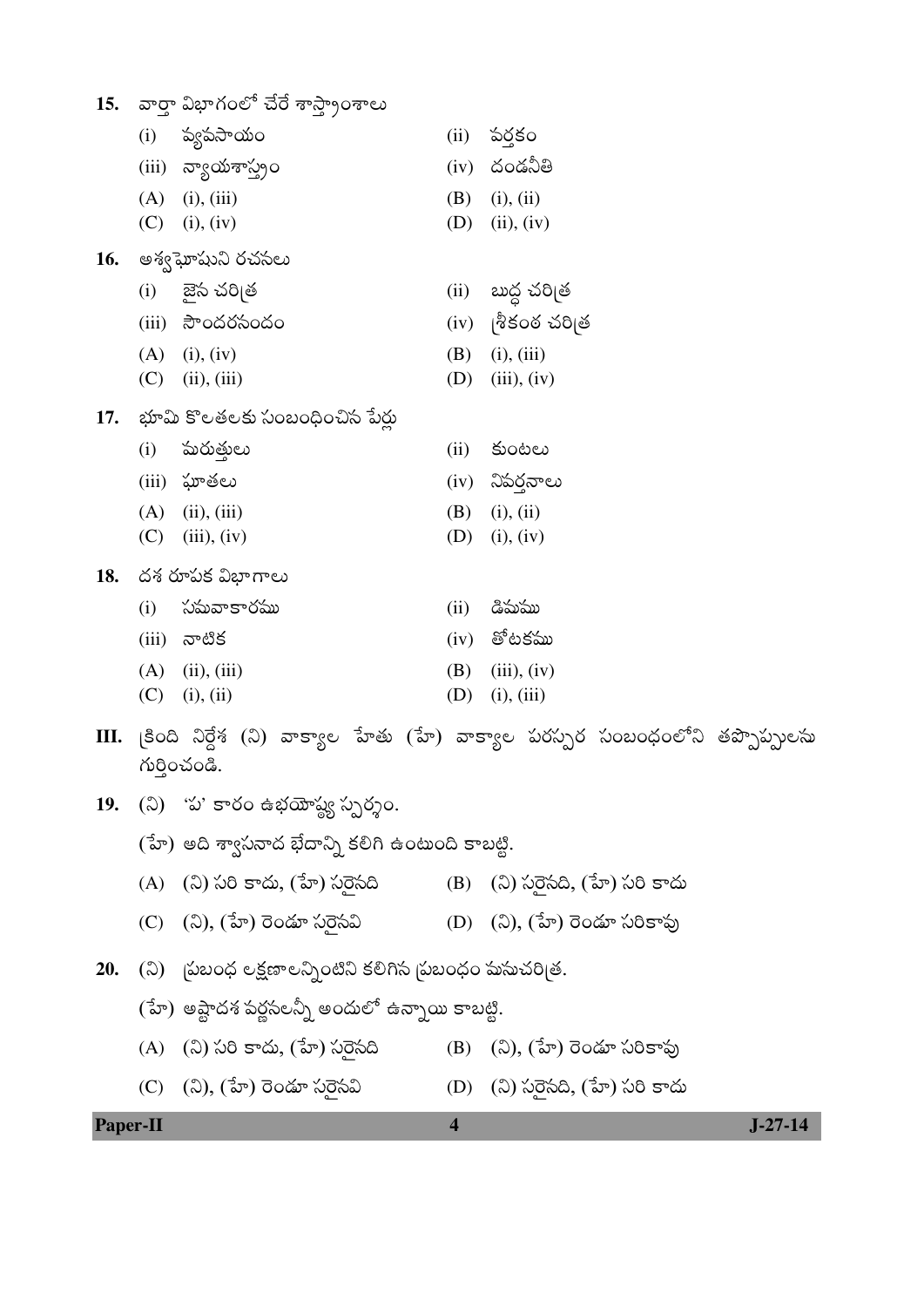|  |  |  |  | 21. (ని) ్రీ శ్రీ మహార్రుస్థాసం రచించాడు. |  |
|--|--|--|--|-------------------------------------------|--|
|--|--|--|--|-------------------------------------------|--|

- (హే) ఆయన అభ్యుదయ రచయిత కాబట్టి.
- (A) (ని), (హే) రెండూ సరికావు (B) (ని), (హే) రెండూ సరైసవి
- (C) (ని) సరైనది, (హే) సరి కాదు (D) (ని) సరి కాదు, (హే) సరైనది
- 22. (ని) శైప సంగ్రదాయంలో సంది కోలాటం ఒకటి.
	- (హే) పాల్కురికి సోమస కోలాట సంబ్రదాయాన్ని బోత్సహించాడు కాబట్టి.
	- (A) (ని) సరైసది, (హే) సరి కాదు (B) (ని), (హే) రెండూ సరికాపు
	- (C) (ని) సరి కాదు, (హే) సరైసది (D) (ని), (హే) రెండూ సరైసవి
- 23. (ని) అలంకార శాస్త్ర చరిత్రలో రూప గోస్వామికి ఒక 'పత్యేక స్థానం ఉంది.
	- (హే) వైష్ణప భక్తుడు కసుక.
	- (A) (ని) సరైనది, (హే) సరి కాదు (B) (ని), (హే) రెండూ సరైనవి
	- (C) (ని), (హే) రెండూ సరికావు (D) (ని) సరి కాదు, (హే) సరెసది
- 24. (ని) **(పకృతి పర్ణనలసు చేయడంలో కాళిదాసు అ**గగణ్యుడు.
	- (హే) కాళిదాసు మహాకవి కాబట్టి.
	- (A) (ని) సరైనది, (హే) సరి కాదు (B) (ని) సరి కాదు, (హే) సరైనది
	- (C) (ని), (హే) రెండూ సరైసవి (D) (ని), (హే) రెండూ సరికావు
- 25. (ని) సూర్యుడు ఉత్తర దిశగా స్థుయాణించడాన్ని ఉత్తరాయణం అంటారు.
	- (హే) ఉత్తరాయణం సూర్యుడు మకర రాశిలో (పవేశించిన నాడే ఆరంభమవుతుంది కాబట్టి.
	- (A) (ని) సరైనది, (హే) సరి కాదు (B) (ని), (హే) రెండూ సరైనవి
	- (C) (ని) సరి కాదు, (హే) సరెసది (D) (ని), (హే) రెండూ సరికాఫు
- **26.** (ని) శతకం మకుట స్థుథాసం.
	- (హే) ఆత్మా[శయం కసుక.
	- (A) (ని), (హే) రెండూ సరైసవి (B) (ని), (హే) రెండూ సరికావు
	- (C) (ని) సరైనది, (హే) సరి కాదు (D) (ని) సరి కాదు, (హే) సరైనది
- 
- 
- **J-27-14 5 Paper-II**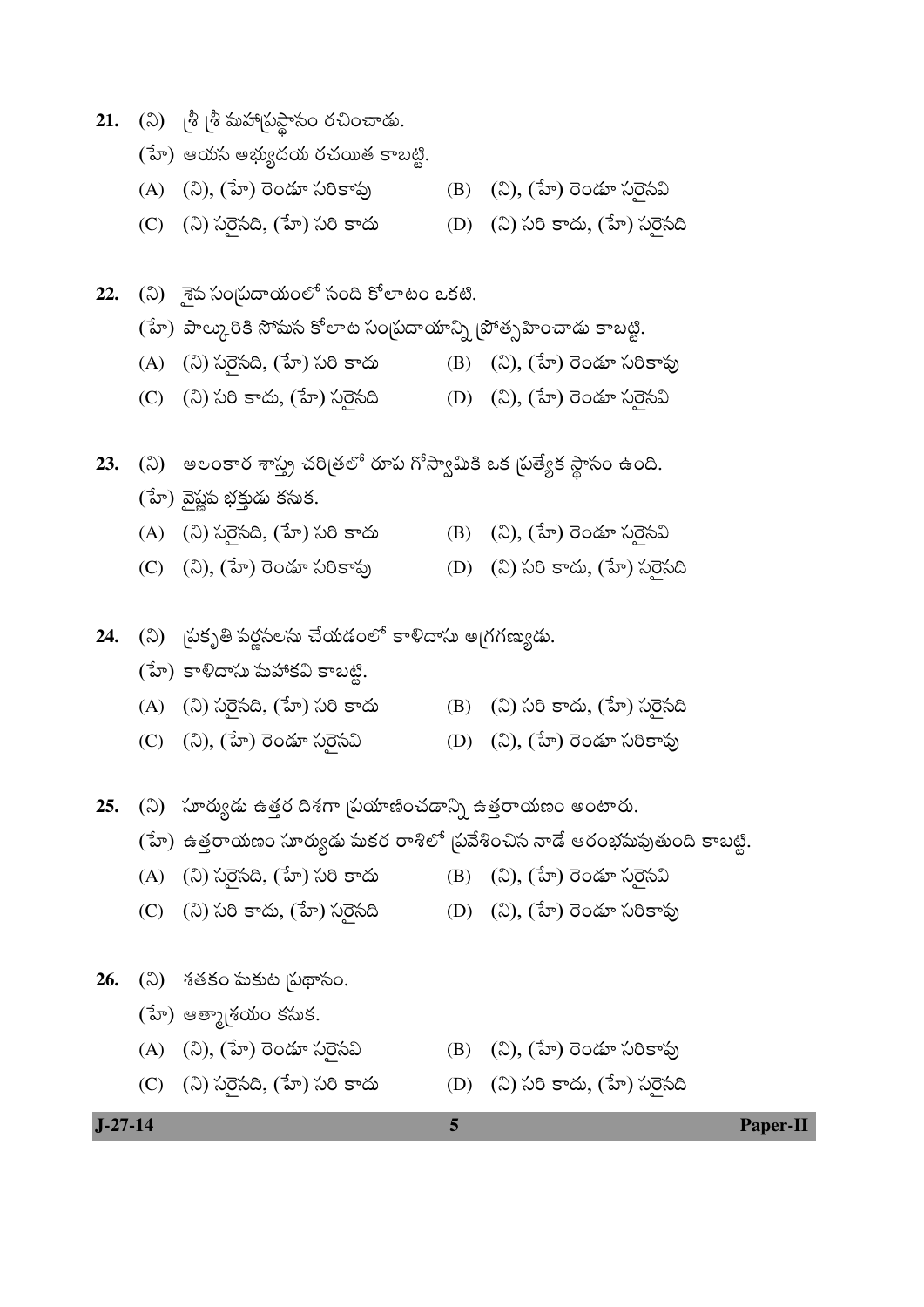- **IV.** —ఈ క్రింది వాటిలో సరైస పరుస క్రమాన్ని గుర్తించండి.
- **27.** (A) ఉభయోష్య స్పర్శాలు, దంత్య స్పర్శాలు, మూర్ధస్య స్పర్శాలు, కంఠమూలీయ స్పర్శాలు.
	- (B) ఉభయోష్య స్పర్శాలు, దంత్య స్పర్శాలు, కంఠమూలీయ స్పర్శాలు, మూర్దస్య స్పర్శాలు.
	- (C) దంత్య స్పర్శాలు, మూర్ధస్య స్పర్శాలు, ఉభయోష్య స్పర్శాలు, కంఠమూలీయ స్పర్శాలు.
	- (D) ేమూర్దస్య స్పర్శాలు, దంత్య స్పర్శాలు, కంఠమూలీయ స్పర్శాలు, ఉభయోష్య స్పర్శాలు.
- 28. (A) సగరం, చందోదయం, సూర్యోదయం, <sub>రై</sub>లం.
	- (B) చందోదయం, సూర్యోదయం, సగరం, శైలం.
	- (C) చందోదయం, సగరం, శైలం, హర్యోదయం.
	- (D) సగరం, శైలం, చందోదయం, సూర్యోదయం.
- **29.** (A) ఆర్య సమాజం, బ్రహ్మ సమాజం, దివ్యజ్ఞాన సమాజం, సత్యశోధక సమాజం.
	- (B) ô×Óþ±´ýýò ©Ó´ý¯´ýœÚÑþÕý, ©Ó´ýÆ·þó '¤¥Â¨·þØ·ý ©Ó´ý¯´ýœÚÑþÕý, ƒÕ·ýó ©Ó´ý¯´ýœÚÑþÕý, šþ¯´ýóÑæµ®´ý ©Ó´ý¯´ýœÚÑþÕý.
	- (C) ఆర్య సమాజం, దివ్యజ్ఞాస సమాజం, బ్రహ్మ సమాజం, సత్యశోధక సమాజం.
	- (D) ô×Óþ±´ýýò ©Ó´ý¯´ýœÚÑþÕý, ƒÕ·ýó ©Ó´ý¯´ýœÚÑþÕý, šþ¯´ýóÑæµ®´ý ©Ó´ý¯´ýœÚÑþÕý, ©Ó´ýÆ·þ󒤥¨·þØ·ý ©Ó´ý¯´ýœÚÑþÕý.
- 30. (A) చాకు, బాకు, కత్తి, బల్లెం.
	- (B) కత్తి, బల్లెం, చాకు, బాకు.
	- (C) బల్లెం, బాకు, కత్తి, చాకు.
	- (D) బాకు, బల్లైం, చాకు, కత్తి.
- **31.** (A) ఔచిత్య సిద్ధాంతం, చమత్కార సిద్ధాంతం, రీతి సిద్ధాంతం, ధ్వని సిద్ధాంతం.
	- (B) ఔ•చిత్య సిద్ధాంతం, చమత్కార సిద్ధాంతం, ధ్వని సిద్ధాంతం, రీతి సిద్ధాంతం.
	- (C) ధ్వని సిద్ధాంతం, రీతి సిద్ధాంతం, ఔ చిత్య సిద్ధాంతం, చమత్కార సిద్ధాంతం.
	- (D) రీతి సిద్ధాంతం, ధ్వని సిద్ధాంతం, ఔ చిత్య సిద్ధాంతం, చమత్కార సిద్ధాంతం.
- **32.** (A) భామహుడు, దండి, రుద్రభట్టు, ఉద్భటుడు.
	- $(B)$  óoడి, భామహుడు, రుద్రభట్టు, ఉద్భటుడు.
	- $(C)$  బాహుహుడు, దండి, ఉద్భటుడు, రుద్రభట్టు.
	- (D) రండి, భామహుడు, ఉద్భటుడు, రుద్రభట్టు.

**Paper-II 6 J-27-14**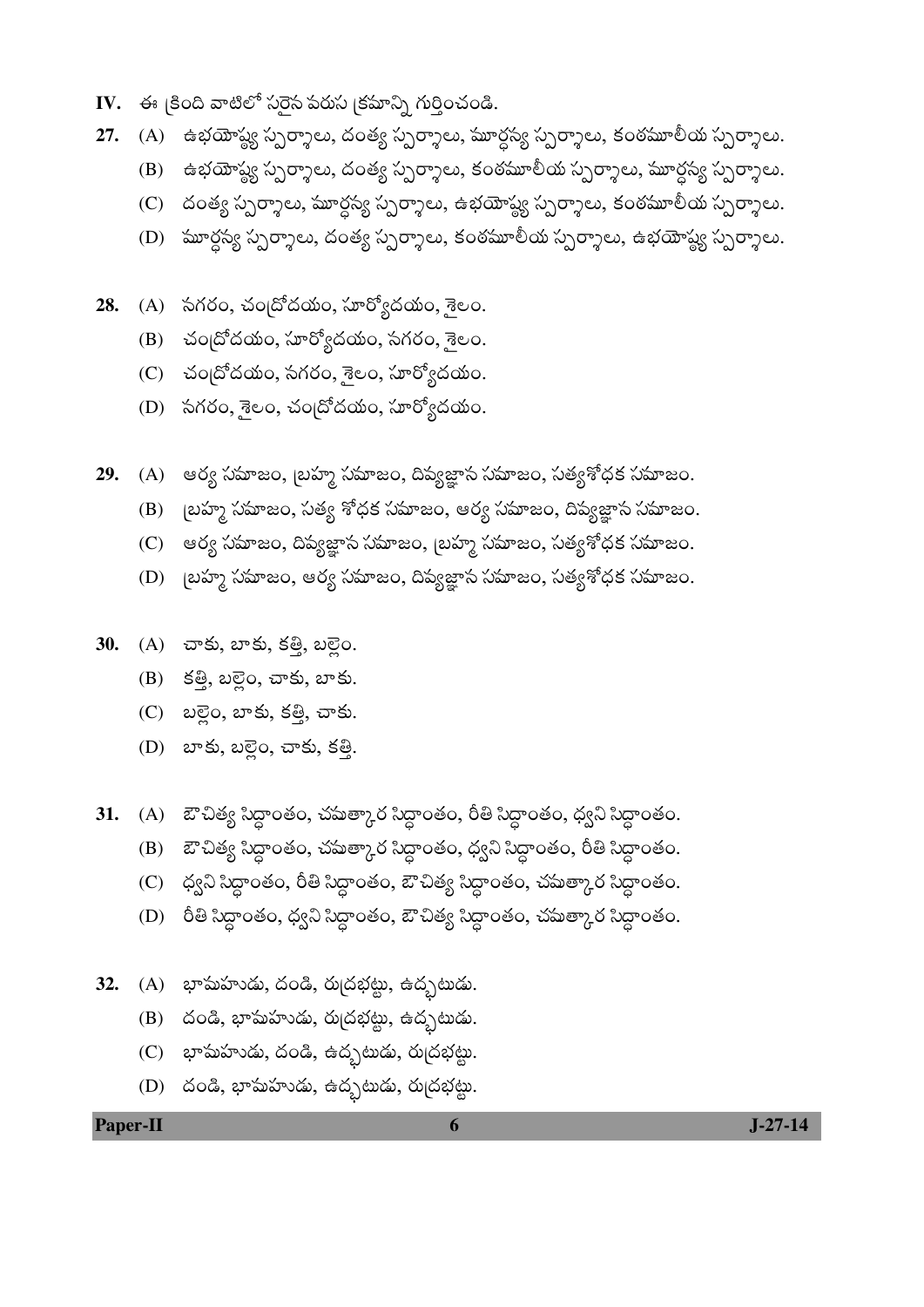- 33. (A) చింతామణి, దేశాభిమాని, వివేకపర్థిని, యదార్థవాది.
	- వివేకపర్థిని, దేశాభిమాని, చింతామణి, యదార్థవాది. (B)
	- (C) వివేకపర్థిని, చింతామణి, యాదార్థవాది, దేశాభిమాని.
	- (D) దేశాభిమాని, యదార్థవాది, చింతామణి, వివేకపర్థిని.
- 34. (A) కాశీయాత్ర, కాశీయాత్రా చరిత్ర, కాశ్మీర దీపకళిక, నీలగిరి యాత్ర.
	- (B) కాశీయా(త, కాశీయా(తా చరి(త, నీలగిరి యా(త, కాశ్మీర దీపకళిక.
	- (C) కాశీయా[తా చరి[త, నీలగిరి యా[త, కాశీయా[త, కాశ్మీర దీపకళిక.
	- (D) కాశీయా[తా చరి[త, కాశీయా[త, కాశ్మీర దీపకళిక, నీలగిరి యా[త.
- (A) భాప కవిత్వం, అభ్యుదయ కవిత్వం, దిగంబర కవిత్వం, విప్లప కవిత్వం.  $35.$ 
	- (B) భాప కవిత్వం, దిగంబర కవిత్వం, అభ్యుదయ కవిత్వం, విప్లప కవిత్వం.
	- (C) భాప కవిత్వం, దిగంబర కవిత్వం, విప్లప కవిత్వం, అభ్యుదయ కవిత్వం.
	- (D) భాప కవిత్వం, అభ్యుదయ కవిత్వం, విప్లప కవిత్వం, దిగంబర కవిత్వం.

## క్రింది వాటికి సరైస జతలసు గుర్తించండి. V.

|  | <b>36.</b> (a) అర్థ వ్యాకోచం | 1. చ $ \xi$ కేళి |
|--|------------------------------|------------------|
|  | (b) లోక నిరుక్తి             | 2. సన్యాసి       |
|  | (c) అర్థోపకర్ష               | 3. [పారబ్దం      |
|  | (d) అర్థ సంకోచం              | 4. సూనె          |

 $(a)$  $(b)$  $(c)$  $(d)$  $(A)$  $\overline{4}$  $\overline{2}$  $\mathbf{1}$ 3  $(B)$  $\overline{4}$  $\mathbf{1}$  $\overline{2}$ 3  $(C)$  $\overline{3}$  $\overline{2}$  $\overline{4}$  $\mathbf{1}$ 

 $\overline{2}$ 

 $\mathfrak{Z}$ 

 $\mathbf{1}$ 

 $J-27-14$ 

 $(D)$ 

 $\overline{4}$ 

Paper-II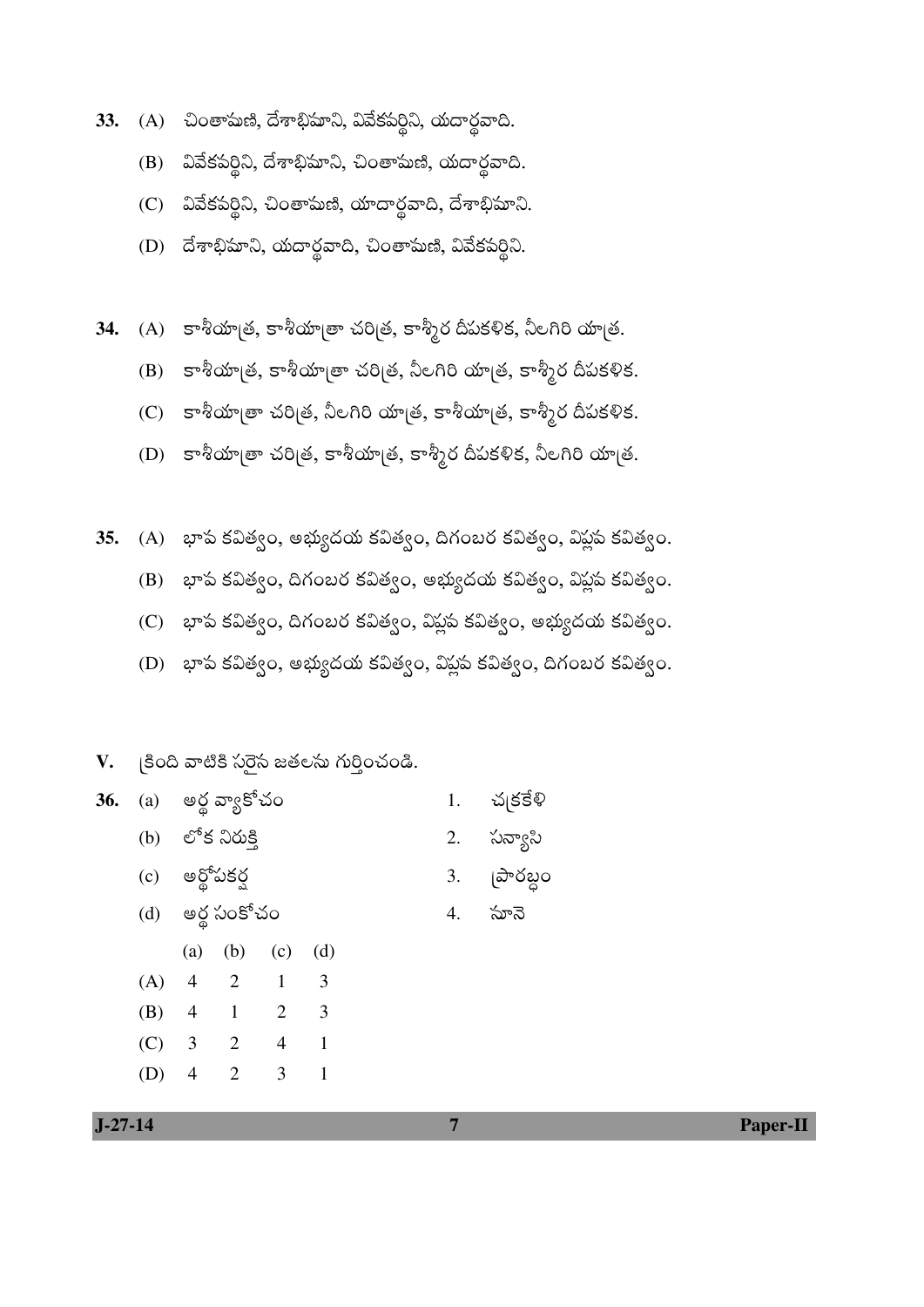| 37.<br>(a) |  |  | తిరుమల రామచం ద |  |
|------------|--|--|----------------|--|
|------------|--|--|----------------|--|

- $(b)$   $2.25.76$
- (c)  $w\in\mathbb{C}$ တာဆ တထုတ္ရွည္တဲ့
- (d) పి.ఎస్. సుబ్రహ్మణ్యం
- (b) (c) (d)  $(a)$  $(A) 3$  $\overline{4}$  $\mathbf{1}$  $\overline{2}$ (B)  $3 \t1 \t2 \t4$  $(C)$  1 3 4 2
- (D)  $2 \t 4$  $3 \quad 1$
- 38. (a)  $\int_0^5 s^{2/3}$  (శ్రీకృష్ణ దేపరాయలు
	- (b) అల్లసాని పెద్దన
	- (c) రామరాజ భూషణుడు
	- (d) తెనాలి రామకృష్ణుడు
	- $(c)$   $(d)$  $(b)$  $(a)$
	- $(A) 2$  $\overline{3}$  $\sim$  1  $\overline{4}$  $(B) 3 1$  $2 \quad 4$
	- $(C)$  3 4 1 2
	- $\overline{3}$ (D)  $4 \t1$  $\overline{2}$
- 39. (a) ಗುಡಿಗಂಟಲು
	- (b) కాపు బిడ్డ
	- $(c)$  అలనిన గుండెలు
	- $(d)$  శేషవిషాణం
	- $(a)$   $(b)$  $(c)$   $(d)$  $(A)$  $\overline{3}$  $4 \quad 1$

 $\overline{2}$ 

 $\overline{1}$ 

 $\overline{4}$ 

 $(B)$  4  $\overline{2}$  $\overline{3}$  1

 $3 \quad 4$ 

 $\mathfrak{Z}$ 

 $\overline{2}$ 

 $(D)$  1

Paper-II

 $(C)$  2

- అర్ధ పరిణామం  $1.$
- గ్రాంథిక వ్యాపహారిక భాషా వాదాలు
- 
- 2.
- 
- తెలుగు లిపి పరిణామం  $3.$
- 4. దావిడ భాషలు

ఆంద్రకవితా పితామహుడు 1.

 $3.$   $\omega$   $\omega$   $\omega$   $\omega$   $\omega$   $\omega$   $\omega$ 

4. కుమార భారతి

2.

సంగీత కళా రహస్య నిధి

- రాంభట్ల కృష్ణమూర్తి  $1.$
- కాటూరి వెంకటేశ్వరరావు 2.
- 3. గంగుల సాయి రెడ్డి

8

4. రాచమల్లు రామచం|దా రెడ్డి

 $J-27-14$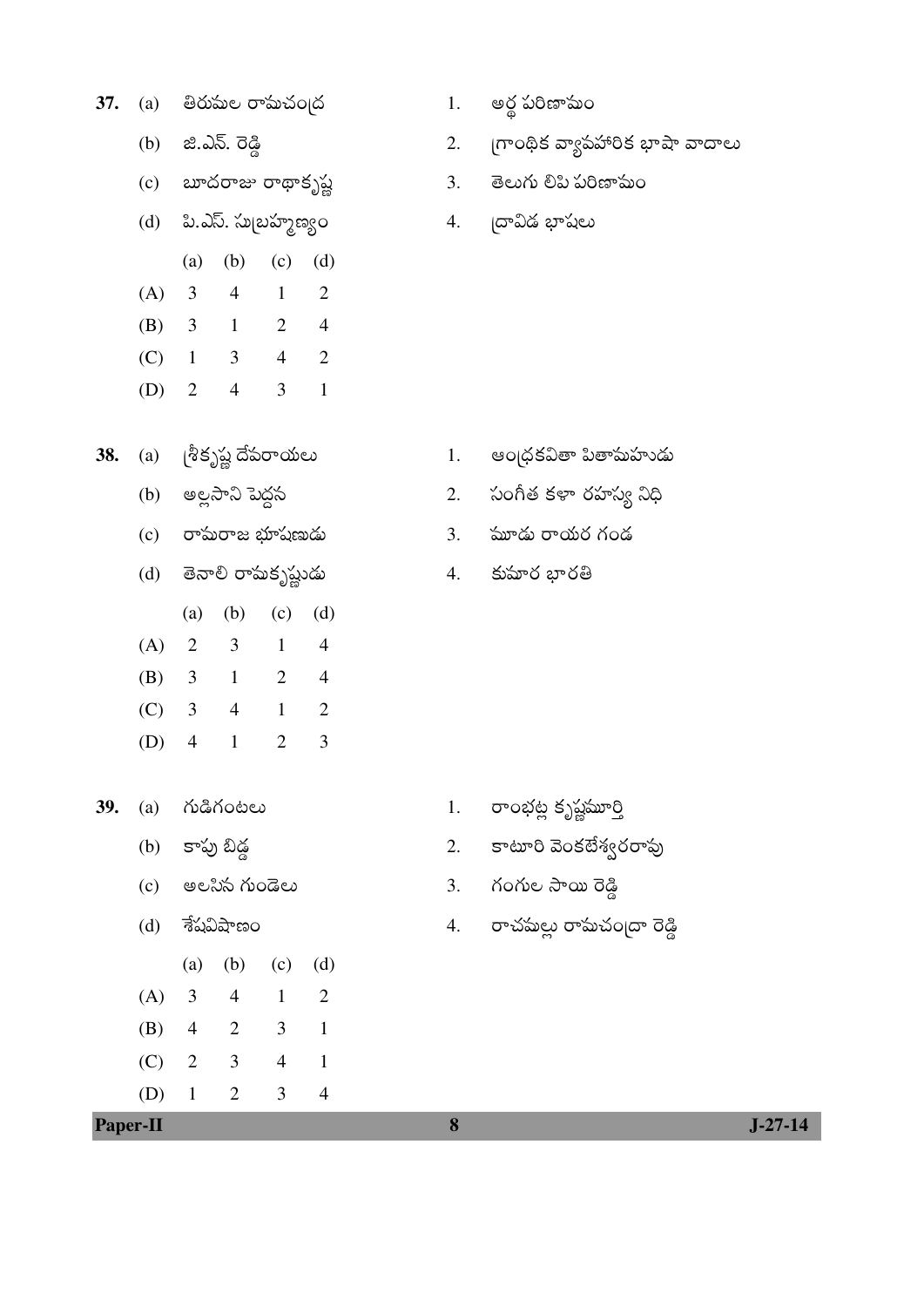| 40.           | (a) |                | రావి [పేషులత                |                |                         | 1.               | జాసపద గేయ గాథలు                                          |
|---------------|-----|----------------|-----------------------------|----------------|-------------------------|------------------|----------------------------------------------------------|
|               |     |                | (b) నాయని కృష్ణకుమారి       |                |                         | 2.               | తెలుగు జాసపద సాహిత్యం - పురాణ గాథలు                      |
|               | (c) |                | కె. సుమతి                   |                |                         | 3.               | జాసపద రామయాణంలో స్త్రీ పాౖతలు —<br>మనోవైజ్ఞానిక విశ్లేషణ |
|               | (d) |                | కురుగంటి [శీలక్ష్మీ         |                |                         |                  | 4. జాసపద కథా స్థాంతి                                     |
|               |     | (a)            | (b)                         | (c)            | (d)                     |                  |                                                          |
|               | (A) |                | $2 \t 1 \t 3 \t 4$          |                |                         |                  |                                                          |
|               | (B) |                | $2 \quad 3 \quad 4 \quad 1$ |                |                         |                  |                                                          |
|               |     |                | $(C)$ 2 1 4                 |                | $\overline{\mathbf{3}}$ |                  |                                                          |
|               | (D) | $\overline{4}$ | $\sim 1$                    | $\overline{2}$ | $\mathfrak{Z}$          |                  |                                                          |
| 41.           | (a) |                | పుమ్మటుడు                   |                |                         | 1.               | సరస్వతీ కంఠాభరణము                                        |
|               | (b) |                | కుంతకుడు                    |                |                         | 2.               | దశ రూపకము                                                |
|               |     | (c) భోజుడు     |                             |                |                         |                  | 3. కాప్య (పకాశము                                         |
|               | (d) |                | ధసుంజయుడు                   |                |                         |                  | 4. ప(కోక్తి జీవితము                                      |
|               |     |                | (a) (b) (c)                 |                | (d)                     |                  |                                                          |
|               | (A) |                | $3 \t 2 \t 4 \t 1$          |                |                         |                  |                                                          |
|               | (B) |                | $3 \t 4 \t 1 \t 2$          |                |                         |                  |                                                          |
|               | (C) |                | $3 \t 4 \t 2$               |                | $\overline{1}$          |                  |                                                          |
|               |     |                | (D) 4 3                     | 2              | $\blacksquare$          |                  |                                                          |
| 42.           | (a) | భారవి          |                             |                |                         | 1.               | జాసకీహరణం                                                |
|               | (b) | భట్టకవి        |                             |                |                         | 2.               | బృహత్కథాసుంజరీ                                           |
|               | (c) |                | ెక్షేమేంగ్రదుడు             |                |                         | 3.               | కిరాతార్జునీయం                                           |
|               | (d) |                | కుమారదాసు                   |                |                         | 4.               | రాపణ పథ                                                  |
|               |     | (a)            | (b)                         | (c)            | (d)                     |                  |                                                          |
|               | (A) | $\overline{2}$ | 3 <sup>7</sup>              | $\overline{4}$ | $\mathbf{1}$            |                  |                                                          |
|               | (B) | $\overline{4}$ | $\overline{\mathbf{3}}$     | $\mathbf{1}$   | $\overline{2}$          |                  |                                                          |
|               | (C) | $\mathbf{1}$   | $3\qquad 2$                 |                | $\overline{4}$          |                  |                                                          |
|               | (D) | 3              | $\overline{4}$              | $\overline{2}$ | $\mathbf{1}$            |                  |                                                          |
| $1 - 27 - 14$ |     |                |                             |                |                         | $\boldsymbol{9}$ | Paper-                                                   |

Paper-II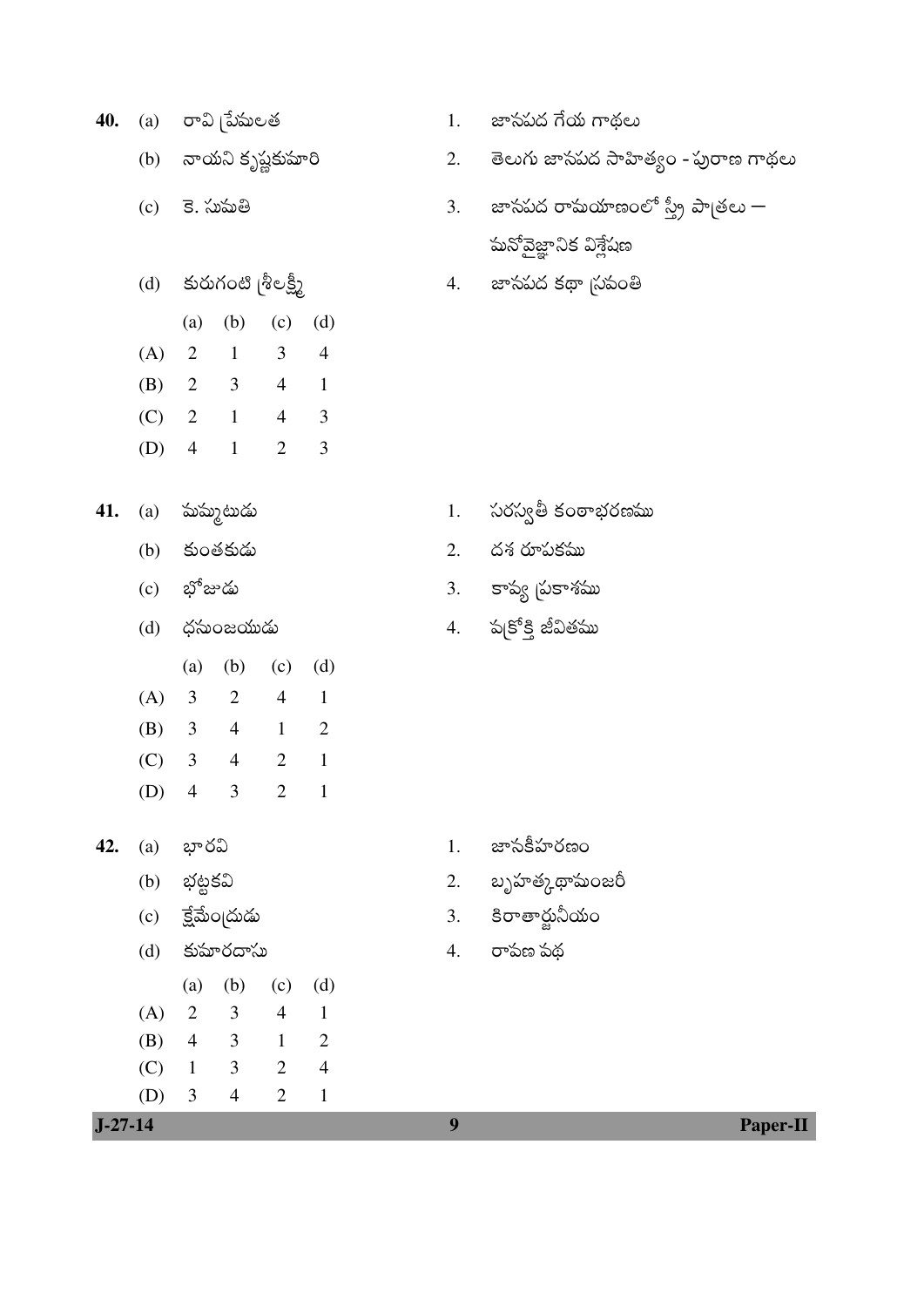| 43. | (a) | దక్షారామం |
|-----|-----|-----------|
|     |     |           |

- (b) బౌద్ధారామం
- (c) శైప క్ష్మేతం
- (d) జైన తీర్థం
- (a) (b) (c) (d)  $(A) 2$  $1$  $3 \quad 4$
- (B)  $1 \t2 \t4 \t3$
- $(C)$  2 3 1 4
- (D)  $2 \t 4$  $\overline{3}$  $\mathbf{1}$
- 44. (a) పృషాధిప<sup>్</sup>శతకం
	- (b) ఆంధ్ర నాయక శతకం
	- $(c)$  ವಿಸ್ದೇಸ್ದೇರ ಸೆತೆಕಂ
	- (d) భాస్కర శతకం
	- $(a)$   $(b)$  $(c)$   $(d)$
	- $2\quad 4$  $(A) 1$  $\overline{3}$ (B) 2 1 3 4 (C) 2 3 4 1
	- $(D)$  2  $3 \t1 \t4$
- **45.** (a) గోండులు

 $(A)$ 

Paper-II

 $\overline{1}$ 

 $(C)$  1

 $(D)$  2

 $(B)$  2 1

- (b) కొండ రెడ్లు
- (c)  $\mathfrak{P}^6$ ဝదులు
- (d) అరకులోయ గిరిజసలు

 $\overline{3}$ 

 $3<sup>1</sup>$ 

 $4\overline{ }$ 

 $(a)$   $(b)$  $(c)$   $(d)$ 

 $\overline{4}$ 

 $3 \quad 4$ 

 $2 \quad 4$ 

 $\mathbf{1}$ 

 $\overline{2}$ 

 $\mathfrak{Z}$ 

2. గుంటూరు జిల్లా

తూర్పు గోదాపరి జిల్లా

కర్నూలు జిల్లా  $3.$ 

 $1.$ 

పరంగల్ జిల్లా 4.

- మారద వెంకయ్య 1.
- పాల్కురికి సోమస 2.
- 3. కాసుల పురుషోత్తమ కవి
- 4. విశ్వనాథ సత్యనారాయణ

- నెమలి సృత్యం  $1.$
- గుసాడి సృత్యం 2.
- 3. థింసా సృత్యం
- 4. మామిడి సృత్యం

10

 $J-27-14$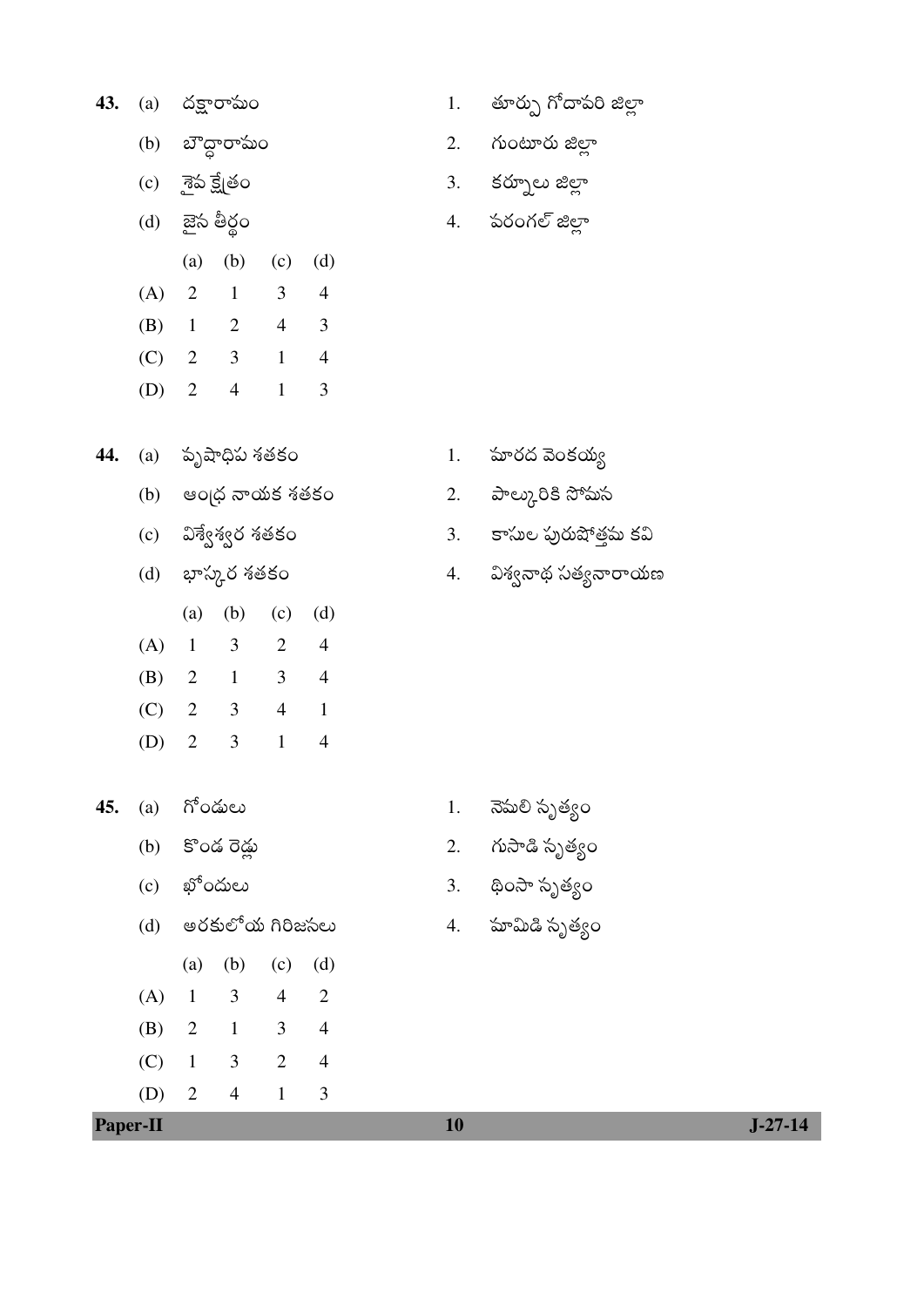| VI. - పద్యం కింద ఇచ్చిన [పశ్నలకు సమాధానాలు గుర్తించండి. |                                               |          |                       |  |  |  |  |  |  |
|---------------------------------------------------------|-----------------------------------------------|----------|-----------------------|--|--|--|--|--|--|
| వేణింజొల్లెమువెట్టి సంఘటిత నీవీబంధయై భూషణ               |                                               |          |                       |  |  |  |  |  |  |
|                                                         | గ్రేణిం దాల్సి సుుఖేందు సుండల సురీచీ జాలసుుల్ |          |                       |  |  |  |  |  |  |
|                                                         |                                               | పర్వఁగాఁ |                       |  |  |  |  |  |  |
|                                                         | బాణింబయ్యెదఁ జక్కగా ఁదుఱి మి శుంభద్వీర        |          |                       |  |  |  |  |  |  |
|                                                         | సంరభయ్                                        |          |                       |  |  |  |  |  |  |
|                                                         | యేణీ లోచన లేచినిల్స్రెడన [పాణే శా[గభాగంబుసన్  |          |                       |  |  |  |  |  |  |
|                                                         | 46. ఈ పద్యం ఏ గ్రంథం లోది ?                   |          |                       |  |  |  |  |  |  |
|                                                         | (A) పారిజాతాపహరణము                            |          | (B) ఆంధ్ర మహాభారతము   |  |  |  |  |  |  |
|                                                         | (C) ఆంద్ర మహాభాగపతము                          |          | (D) ఉత్తర హరిపంశము    |  |  |  |  |  |  |
|                                                         | 47. ఈ పద్యంలో పర్ణించబడిస యేణీలోచస ఎపరు ?     |          |                       |  |  |  |  |  |  |
|                                                         | (A) సుభ[ద                                     |          | (B) సత్యభామ           |  |  |  |  |  |  |
|                                                         | (C) (పమీలాదేవి                                | (D) 58   |                       |  |  |  |  |  |  |
|                                                         | 48. ఈ పద్యం లోని గణాలు ఎన్ని ?                |          |                       |  |  |  |  |  |  |
|                                                         | (A) ఏడు                                       |          | (B) పన్నెండు          |  |  |  |  |  |  |
|                                                         | $(C)$ သတ္ျပာက                                 |          | (D) పదహారు            |  |  |  |  |  |  |
|                                                         | 49. – ఈ పద్యం ఛందస్సు ఏమిటి ?                 |          |                       |  |  |  |  |  |  |
|                                                         | (A) స్టర్గర                                   |          | (B) చంపకమాల           |  |  |  |  |  |  |
|                                                         | (C) ఉత్పలమాల                                  |          | $(D)$ శార్ధూలం        |  |  |  |  |  |  |
|                                                         | 50. ''ముఖేందు 'మండలం' లోని అలంకారం            |          |                       |  |  |  |  |  |  |
|                                                         | $(A)$ ఉపమాలంకారం                              |          | (B) రూపకాలంకారం       |  |  |  |  |  |  |
|                                                         | (C) దీపకాలంకారం                               |          | (D) అతిశయోక్త్యలంకారం |  |  |  |  |  |  |
|                                                         |                                               |          |                       |  |  |  |  |  |  |

| $J-7$<br>. . | __ | . |
|--------------|----|---|